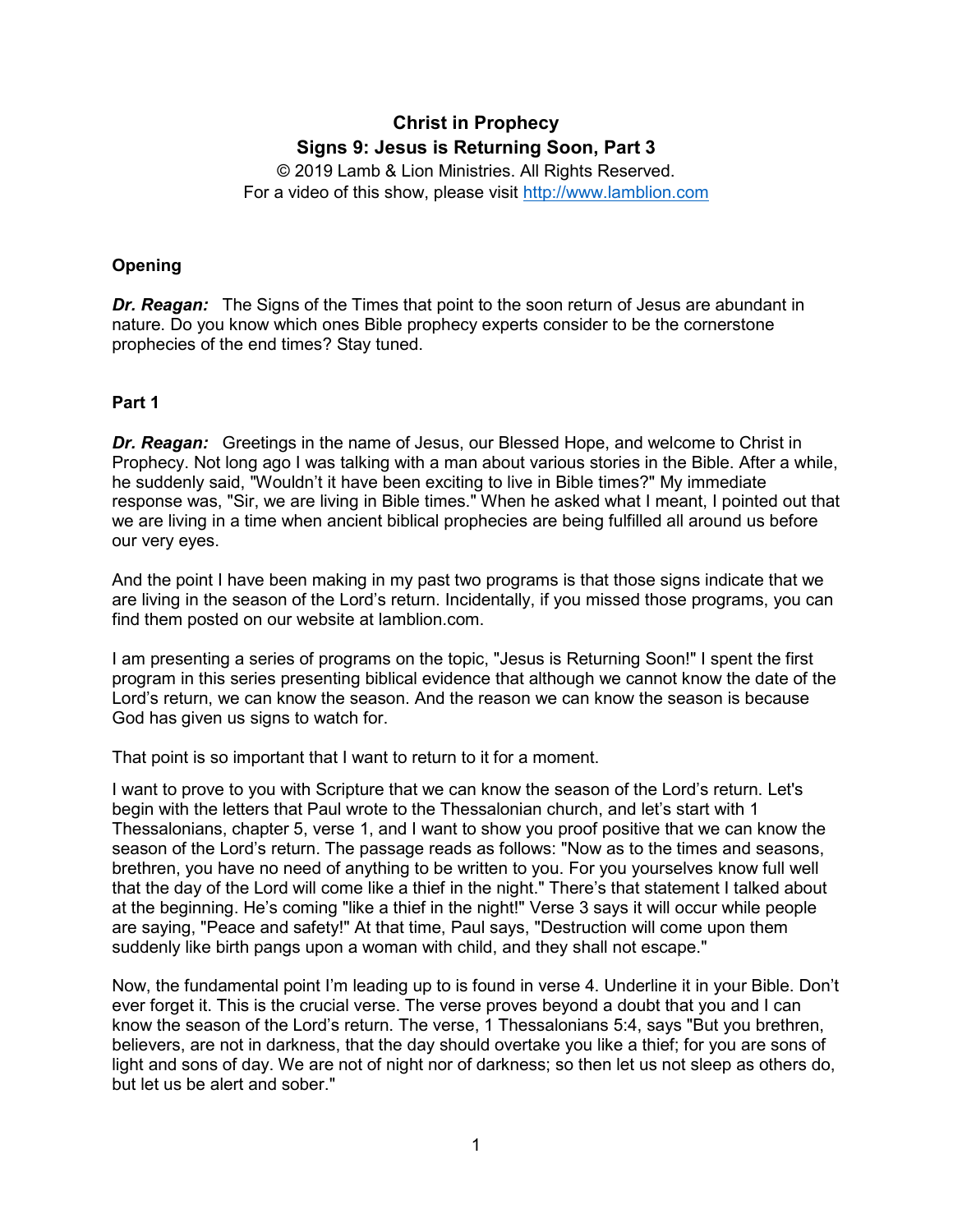Now, what is that saying? Paul is saying Jesus is coming like a thief in the night. But not for the brethren, not for Christians. He's coming like a thief in the night for the world. He's coming like a thief in the night for pagans. He's coming like a thief in the night for those professing Christians who do not have any personal relationship with Him, and who have never really been born again, and who refuse to believe the Word of God and study the Word of God.

But He's saying, "Let me tell you, if you have been born again, if you're truly a child of God, if you read the Word and believe the Word, there is no reason in the world why Jesus should come as a thief in the night." Look again at verse 4 it says, "But you brethren, are not in darkness, that the day should overtake you like a thief; for you are sons of light and sons of day. We are not of night nor of darkness; so then let us not sleep as others do."

What do you think he means when he says, "We are sons of light and not of darkness"? I think what He's referring to is the fact that if you are truly a born again child of God, you have the Holy Spirit residing inside of you. The Holy Spirit is the one who wrote the Bible. And if you will lean on the Holy Spirit, the Spirit will illuminate your mind and illuminate your heart and open your eyes to understand the mysteries of God's Word, including the season of the Lord's return. And so it is that the Bible says point blank, Jesus is not coming as a thief in the night for those who know Him and love Him.

There's a similar passage in Hebrews chapter 10. It says, "Do not forsake our assembling together as is the habit of some, but encourage one another; and all the more as you see the day drawing near."

What day is he speaking of? Well, we are told in verse 27 that he is speaking of the day of judgement, the day when the Lord will return. It is the day referred to in verse 31 where we are warned that it is a "terrifying thing to fall into the hands of the living God." Note again verse 25 where it says that we are to encourage one another as we see the day drawing near. Folks, that means we can tell something about the season in which we're living. It means we don't have to be totally ignorant about the time when the Lord is going to return.

Jesus Himself also indicated that we could know the season of His return. He did so in the Olivet Discourse, as is recorded over in the book of Luke. He delivered this discourse on the Mount of Olives to His disciples during the last week of His life. He listed many end time signs that we were to watch for, and then He said: "But when these things begin, begin to take place, straighten up, lift up your heads, because your redemption is drawing near."

## **Part 2**

**Dr. Reagan:** Last week I began to focus on the signs of the times that indicate that we are living in the season of the Lord's return. I surveyed the signs of nature, the signs of society, the spiritual signs and the signs of technology.

This week, I want to take a look at two more categories of signs, and then reveal what I consider to be the most important sign of all.

The fifth category of signs are those that pertain to world politics. Let me just read you a statement that Jesus made in Luke 21. Speaking of the end times, Jesus said: "There will be signs in the sun, moon and stars, and upon the earth dismay among the nations. Men will faint from fear over the expectation of the things which are coming upon the world; for the powers of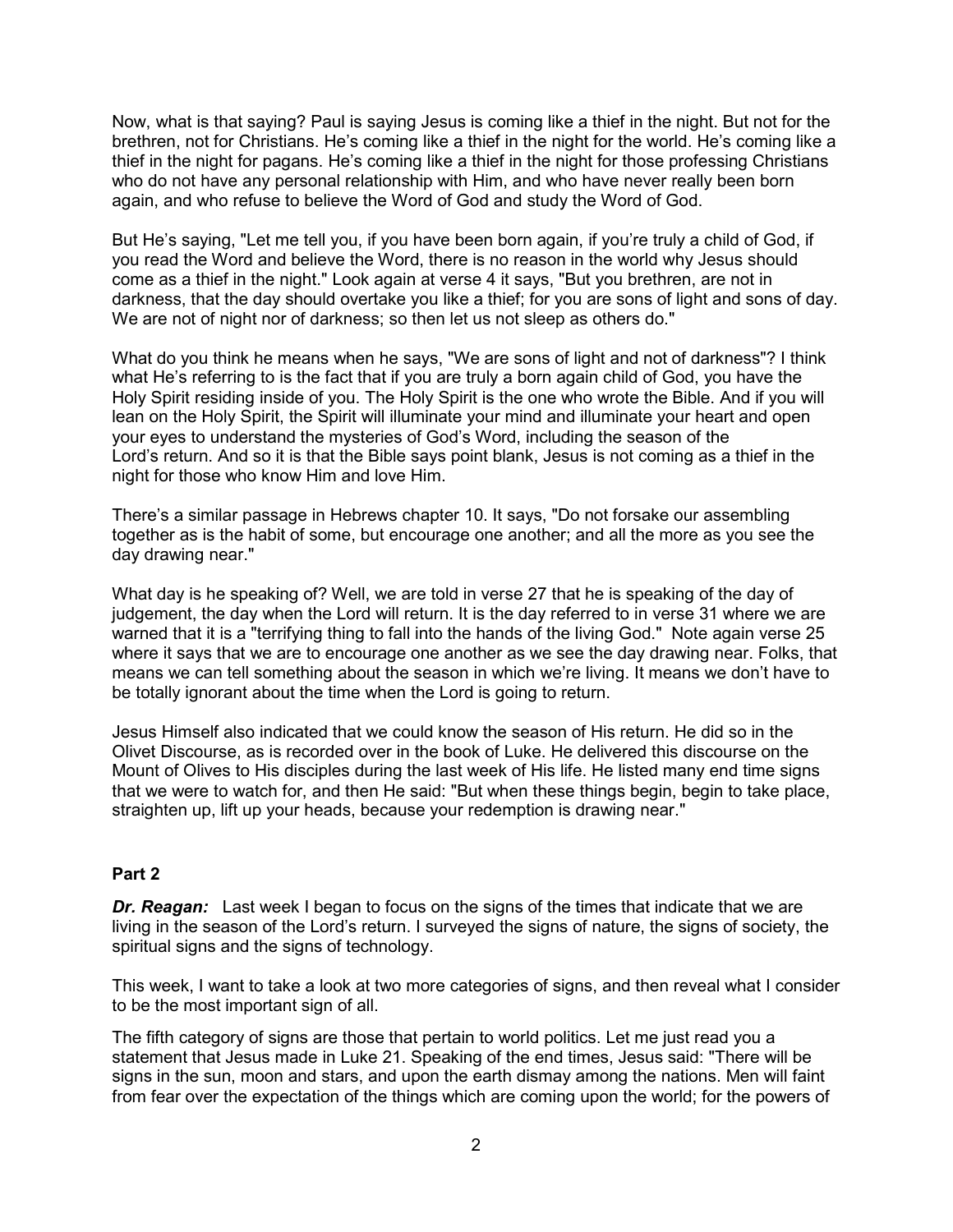the heavens will be shaken." Now folks, to me, that's a description of the splitting of the atom; the development of nuclear power.

Look at it again. It says "The powers of the heavens will be shaken," and "men will faint from fear." That's what's been going on ever since the first atomic bomb was detonated in 1945, people building bomb shelters; people storing up food; people concerned about the possibility of a nuclear exchange; books being published that show that if the nuclear button is ever pushed, hundreds of millions would die instantly and those left alive would envy the dead.

People think today, "Well, you know, the Russians are not dangerous any more. The Soviet Union has collapsed, and Communism is dead." Well, let me tell you something, the danger is even greater today. The danger is greater because the Russian leaders are determined to reestablish their nation as the world's greatest superpower.

They are currently expanding their borders to encompass all the territory that was lost when the Soviet Union collapsed in the early 1990's. And they are doing everything possible to establish their dominance over the Middle East. And then, of course, there is the ominous threat of Islam that rushed in to fill the power vacuum when Communism collapsed. We are now threatened on all sides by a radical theology of violence that relies on suicide bombers.

Adding to the fear is the rapid spread of nuclear technology, making it possible for outlaw states to acquire atomic weapons. The result of all these developments is that the world is tottering on the brink of nuclear disaster. But nuclear weapons are not the only sign on the world political scene today. We also have the sign of the pattern of world politics. Yes, the Bible prophesies that in the end times there will be a certain pattern of world politics that will come together. For example it says in Matthew 24 that in the end times there will be wars and rumors of wars, and we've had that constantly for 60 years, ever since the end of World War II.

Did you know for example that we've had an average of 40 wars going on all over the world at any given time since the end of World War II? Not only nation against nation, but also kingdom against kingdom, which is a reference to civil wars like the ones that have raged in the Balkans, Southeast Asia and throughout Africa.

Another part of the end time world political pattern is the uniting of Europe into a European confederation. This is prophesied in Daniel 2 and 7. This prophecy has been fulfilled before our very eyes as 27 nations in Europe have surrendered their sovereignty to produce the new world super-power called the European Union.

And as I mentioned before, the Bible speaks of an Eastern power sending an army of 200 million to the Middle East. One nation today, one nation, China, could easily do that. The Bible also speaks of a nation to the uttermost parts of the north namely, Russia and it says that nation will come down against Israel. Russia today is one of the most Anti-Semitic nations on earth, and it is closely allied with the Arab enemies of Israel.

Finally, the Bible speaks of Israel existing in the end times. Never before have all these parts of the end time world puzzle come together. Never! Now, they have coalesced for the first time. This pattern of world politics is a sure sign that we are living in the season of the Lord's return.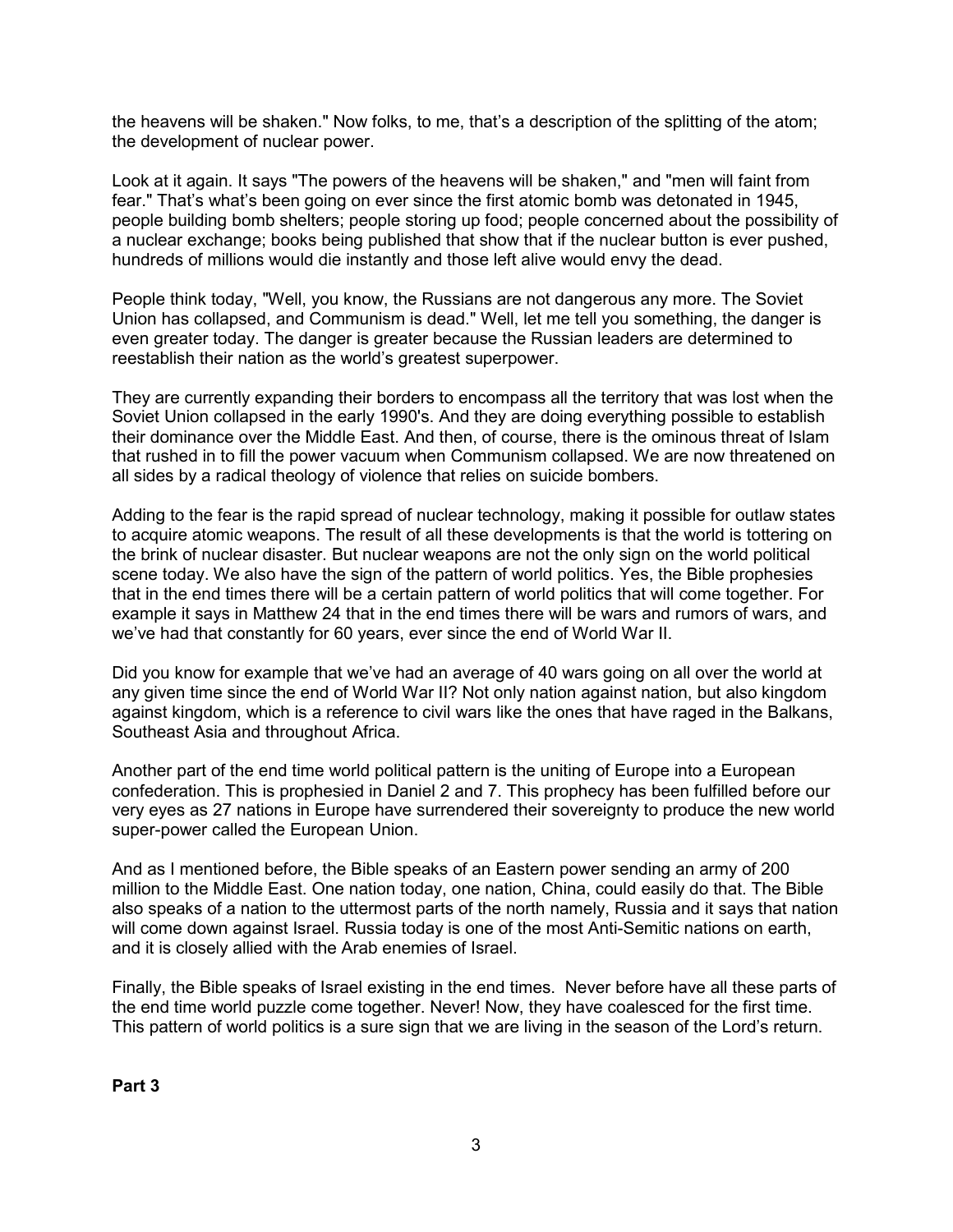*Dr. Reagan:* The sixth and final category of signs is the most important one all, more important than all the rest put together. I'm speaking, of course, of the signs of Israel. These signs are more important than all the rest because Israel is God's prophetic time clock. What are the signs of Israel? Well, there are seven. Seven signs of Israel, seven prophecies being fulfilled before our very eyes that certify that you and I are living in the most exciting time in the history of mankind since the First Coming of Jesus.

The first of these signs is the regathering of the Jewish people from the four corners of the earth. This process began in 1900 and has continued to this day. Folks, there were only 40,000 Jews in Israel in 1900; there were 600,000 at the end of World War II; today there are more than 6 1/2 million, and they are continuing to come in unprecedented numbers from all over the world.

In Jeremiah 16 it says that when history is finished, the Jews will look back upon their history and they will consider what is going on right now, the regathering of the Jews from the four corners of the earth, to be a greater miracle than their deliverance from Egyptian captivity. That is an amazing statement.

As a result of this regathering, the state of Israel was reestablished on May the 14th, 1948, clearly fulfilling the many prophesies in the Hebrew Scriptures that the nation of Israel will come back into being in the end times.

Jesus emphasized this point in his teachings about the end times. In Matthew 24 He said for us to "watch the fig tree." Now the fig tree is a common biblical symbol of Israel. Jesus said "when the fig tree re-blossoms," the generation that sees that will be the generation that will see all the end time events come to pass. The state of Israel came back into existence, it re-blossomed on May the 14th, 1948, and I believe with all my heart that someone who was alive in 1948 is going to see the return of the Lord. It may be someone who was two years old in 1948, and they may be 80 when the Lord returns, I don't know, but I believe someone who was alive then will see the return of the Lord. The first end time sign of Israel is the regathering of the Jewish people, the second is the re-establishment of their state.

The third is the reclamation of the land. Isaiah 35 and many other passages speak of the fact that when the Jews return to the land, it will be reclaimed, the land will come alive. Mark Twain visited Israel in the mid-1860's and wrote in his book, "Innocents Abroad" about what a barren wasteland it was. The trees had all been cut down. The land had been raped for 2,000 years by foreign conquerors who had no respect for it, no concern for it, no love for it. When the Jews began to go back in the early 1900's, the Arabs laughed at them for buying the land. Who, but a crazy Jew, they thought would want such a barren wasteland? But God promised in Ezekiel 36 that in the end times when the Jews were regathered to the land, it would become like the Garden of Eden.

Today, the Arabs want the land back because God has touched it, and God has made it a beautiful land once again, just as He promised. Today, Israel is the bread basket of the Middle East. The Israelis have planted over 300 million trees all over the land, and rainfall has increased over 450 percent. It's a land of milk and honey once again. God has kept His promise, and it's a sign that Jesus is coming soon. And so we have the regathering of the Jews; the re-establishment of the state; and the reclamation of the land.

This brings us to the fourth sign of Israel and that is the revival of the language. You see folks, when the Jews were spread all over the world they stopped speaking Hebrew. The Jews who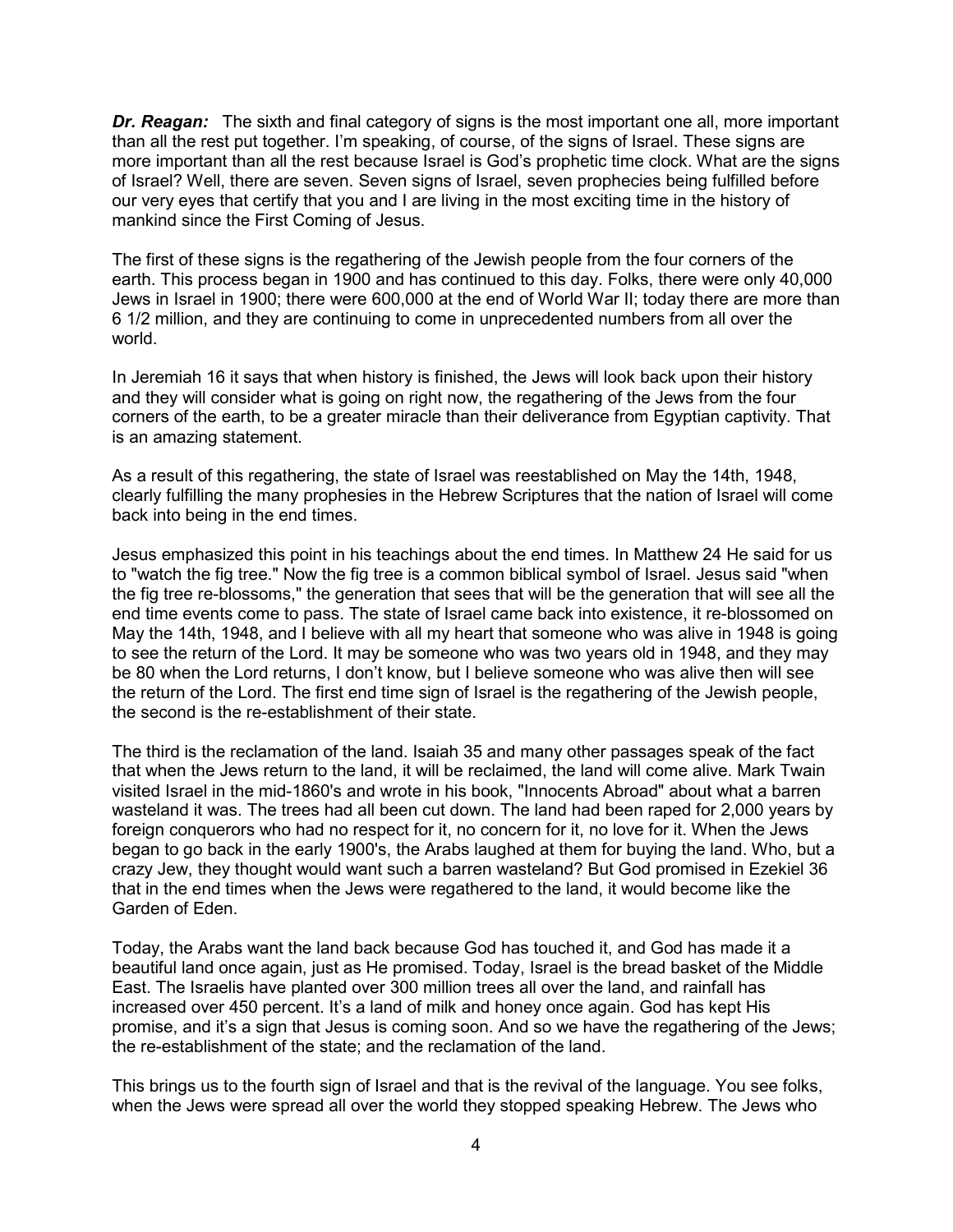settled in Europe started speaking Yiddish, a mixture of Hebrew and German. Those who settled in the Mediterranean basin developed a hybrid language called Ladino, which was a mixture of Hebrew and Spanish.

But God promised in Zephaniah 3:9 that in the end times He would establish their language of Hebrew, He would reestablish it, and He did so in the 20th Century through a man by the name of Eliezer Ben Yehuda. This man was a single-minded fanatic who spent his life trying to revive the Hebrew language, a language that hadn't been spoken in almost 2,000 years. He had to invent thousands of new words based upon ancient Hebrew root words. It seemed to be an impossible task, but he accomplished it, and today, biblical Hebrew is the official language of Israel. It's one of the greatest miracles of modern history, and its proof positive that Jesus is coming soon.

Okay, let's review. We have first the regathering of the Jewish people from the four corners of the earth. Second the re-establishment of the state of Israel. Third the reclamation of the land. Fourth, the revival of the Hebrew language.

The fifth Jewish sign is the resurgence of the military. In Zechariah 12 the Lord says that in the end times, when He puts the Jews back in the land, they will be militarily superior to all their neighboring nations.

Zechariah says they will be like a fire pot among pieces of wood, consuming all the surrounding nations. Amazingly, Israel's military is considered to be among the ten most powerful in the world, even though Israel is one of the smallest countries on the face of the earth. And many experts consider Israel to be number one in the effective use of military power. The Israelis have fought war, after war, after war and they have withstood their foes each time, despite an overwhelming disadvantage in numbers. What a miracle for a nation smaller than the state of New Jersey and with a population less than the greater Houston, Texas area!

The sixth Jewish sign is the refocusing of world politics on the nation of Israel. In Zechariah 12 it says that in the end times all the nations of the world will come together, all of them come together against Jerusalem, and Jerusalem will be like a heavy stone hanging around their necks.

The focus of world politics shifted to Israel in 1973 when the Arabs pulled the Arab Oil Boycott on the West during the Yom Kippur War. That boycott brought us to our knees. We went to the Arabs with our hat in our hands asking what we would have to do to get oil. And they said two things: "Number one, you're going to pay two times more for it than you've ever paid before; and number two, you must line up with us in our obsession to annihilate the state of Israel."

Overnight all of Western Europe flip-flopped and turned against Israel. We were the only nation that stood by them, and we continued to do so until October of 1990, when in our desperate attempt to pull together an Arab coalition for the Persian Gulf War, we turned against Israel and began to sponsor resolutions of condemnation in the United Nations. Soon after that, we started forcing them to trade land for peace.

Well, the final of the seven signs of Israel is the reoccupation of the city of Jerusalem. I consider this to be the most important sign of all because it came from the lips of Jesus Himself. You will find it in Luke 21. He said: "The Jews will fall by the edge of the sword and will be led captive among all the nations." That happened in 70 A.D. when the Romans destroyed Jerusalem.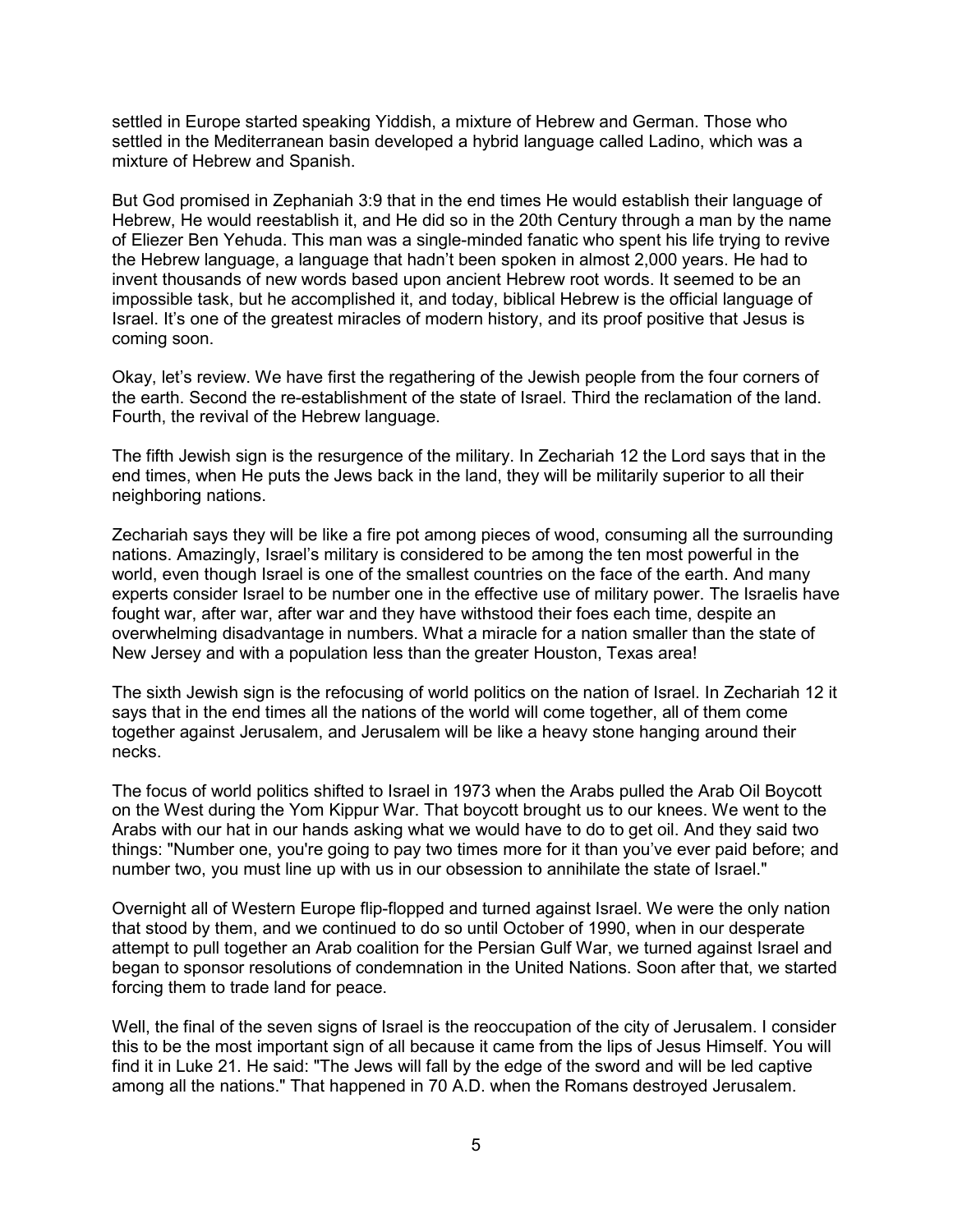Jesus then added, "Jerusalem will be trampled underfoot by the Gentiles until the times of the Gentiles are fulfilled."

Well, my friends, that's exactly what happened. Jerusalem fell to the Gentiles when the Romans destroyed it. The Romans were followed by the Byzantines, the Byzantines were followed by the Arabs, the Arabs were followed by the Crusaders, the Crusaders were followed by the Mamlukes, the Mamlukes by the Turks for 400 years, the Turks were followed by the British, the British by the Jordanians. And then, on June 7, 1967, praise God from whom all blessings flow, the Jews re-occupied the city of Jerusalem for the first time in 1,897 years.

And when those Jewish soldiers went to the Western Wailing Wall and began to weep before that wall, Rabbi Shlomo Goren, the chief Rabbi of the Israeli Army, came up to the wall blew a shofar. Then, he lifted his hand and he said, "I proclaim to you the beginning of the Messianic Age." You see folks, the Orthodox Jews know from the prophecies in their Scriptures that the Messiah is coming soon. They are not going to be surprised by His appearance. They are going to be surprised by His identity.

Well, we've talked about a lot of signs pointing to the soon return of Jesus: the signs of nature, the signs of society, the spiritual signs, the signs of technology, the signs of world politics, and the signs of Israel. But, believe it or not, I have not yet mentioned the most important sign. It is the sign of convergence. What I mean by that is that for the first time ever, all the signs have converged. They have all arrived on the scene at the same time, clearly indicating that we are living in the season of the Lord's return.

#### **Part 4**

*Dr. Reagan:* The first time Jesus came, the Gentiles recognized Him; and the Jews did not. Folks, this time, the Jews are the ones who know the Messiah is about to come. And that's because they know Old Testament Scriptures, and from them, they know that the Messiah will come when the Jews are back in the land and back in their city. The Orthodox Jews are waiting for the Messiah, expecting Him any moment. They're yearning for Him. Yearning for Him.

And the Church? Well, the Church is sitting on the side lines yawning instead of yearning. That's right, the Jews are yearning while the Church is yawning. The Church does not seem to be aware of the significance of the miracle of the regathering of the Jews. Nor does it seem aware of the significance of the reestablishment of Israel or the incredible significance of the reoccupation of the city of Jerusalem.

My friends, Jesus is coming soon, and the bottom line, the bottom line question is this: Are you ready? All the signs of the times point to it: the signs of nature, the signs of society, the signs of a spiritual nature, the technological signs, the world political signs, and the signs of Israel. God is in the heavens shouting, "My Son is coming soon! My Son is coming soon!" Our gracious God does not wish that any should perish but all should be brought to repentance.

So my question is: Are you ready? Are you? Have you accepted Jesus as your Lord and Savior? My friend, let me tell you something, the Bible says, "Every knee shall bow and every tongue confess that Jesus is Lord." That means everyone! The question is when. If you do it in this life, it means life eternal with God; if you do it after the resurrection, at the Great White Throne Judgement portrayed in Revelation chapter 20, it means consignment to Hell. God is serious about sin. He's going to deal with it, and as I've said before He deals with it in one of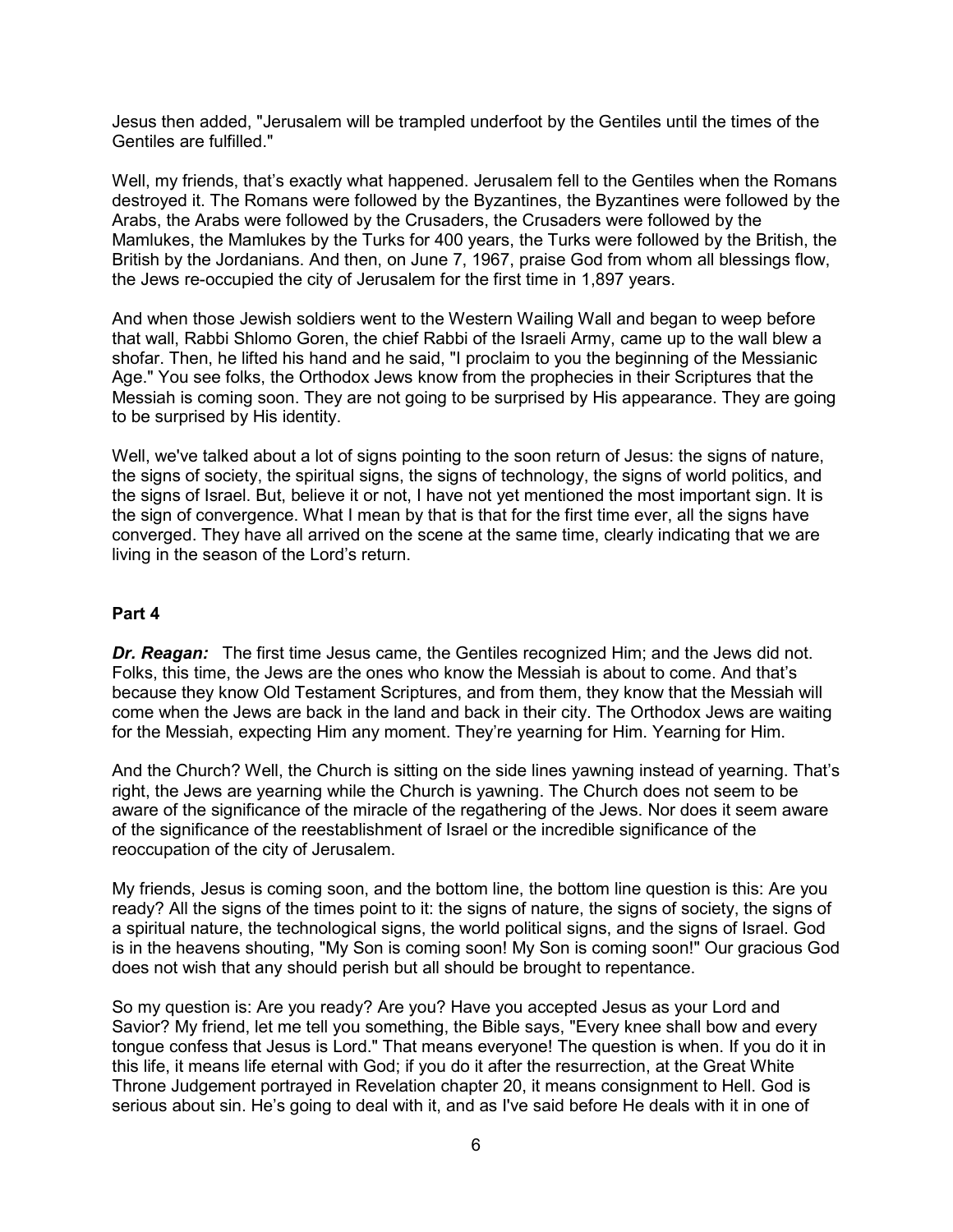two ways, either grace or wrath. If you are under the grace, under the blood of Jesus Christ, if you have received Him as your Lord and Savior, then when Jesus breaks from the heavens, He will come as your Blessed Hope, and in the words of the prophet Malachi, "You will go forth leaping like a calf released from a stall."

But if He comes and you are under wrath, He will come as your Holy Terror, and you will crawl into a hole in the ground and cry for the rocks to fall upon you, so great will be the wrath of the Lamb of God.

I urge you to simply bow your head in prayer, and confess to God that you are a sinner, and then receive Jesus Christ as your Lord and Savior. If you have already received Jesus as your Savior, I have a message for you too, because the Second Coming of Jesus is like a two-edge sword. It has a message that slices one way for the unbeliever and slices the other way for the believer.

The message for the unbeliever is "Flee from the wrath that is to come by fleeing into the loving arms of Jesus right now." The message for the believer is "Receive Jesus not only as your Savior, but receive Him also as your Lord."

You see folks, the Church today is full of people who have received Jesus as Savior but have never made Him Lord of their lives. He's not Lord of anything. Not Lord of their music. Not Lord of their food. Not Lord of their drink. Not Lord of their recreation. Not Lord of their reading material. Not Lord of their T.V. or movies or anything. They're walking with one foot in the church and one foot in the world, living a schizophrenic spiritual life.

Are you one of those? Do you need to make Jesus Lord of your life? Do you need to commit your life to holiness? That is the call of the Holy Spirit upon believers in these end times to commit their lives to holiness, and then share the Gospel with as many people as they can, as quickly as they can. The key words for believers are holiness, evangelism, and yearning, yearning for the Lord's soon return.

Listen to these glorious words from 2 Timothy chapter 4 which Paul wrote from prison right at the end of his life. He wrote, "I have fought the good fight, I have finished the course, I have kept the faith; and in the future there is laid up for me a crown of righteousness, which the Lord, the righteous Judge, will award to me on that day; and not only to me, but also to all who have loved His appearing."

Think about it. Think about it my friends, a special crown, a crown of righteousness will be given to every person who lives this life loving the appearing of the Lord. Will you receive that crown? Are you living your life yearning for the Lord to return? My friends, Jesus is coming soon, and I cry from the depths of my heart, "Maranatha! Maranatha! Maranatha!" Come quickly, Lord Jesus!

## **Closing**

**Dr. Reagan:** As we bring this program to a close, I want to invite you to attend our annual Bible conference which will be held this year in mid-July. The specific dates are Friday evening and all day Saturday, July 12 and 13. The conference will be held at the Plano, Texas Event Center, located in the Dallas area.